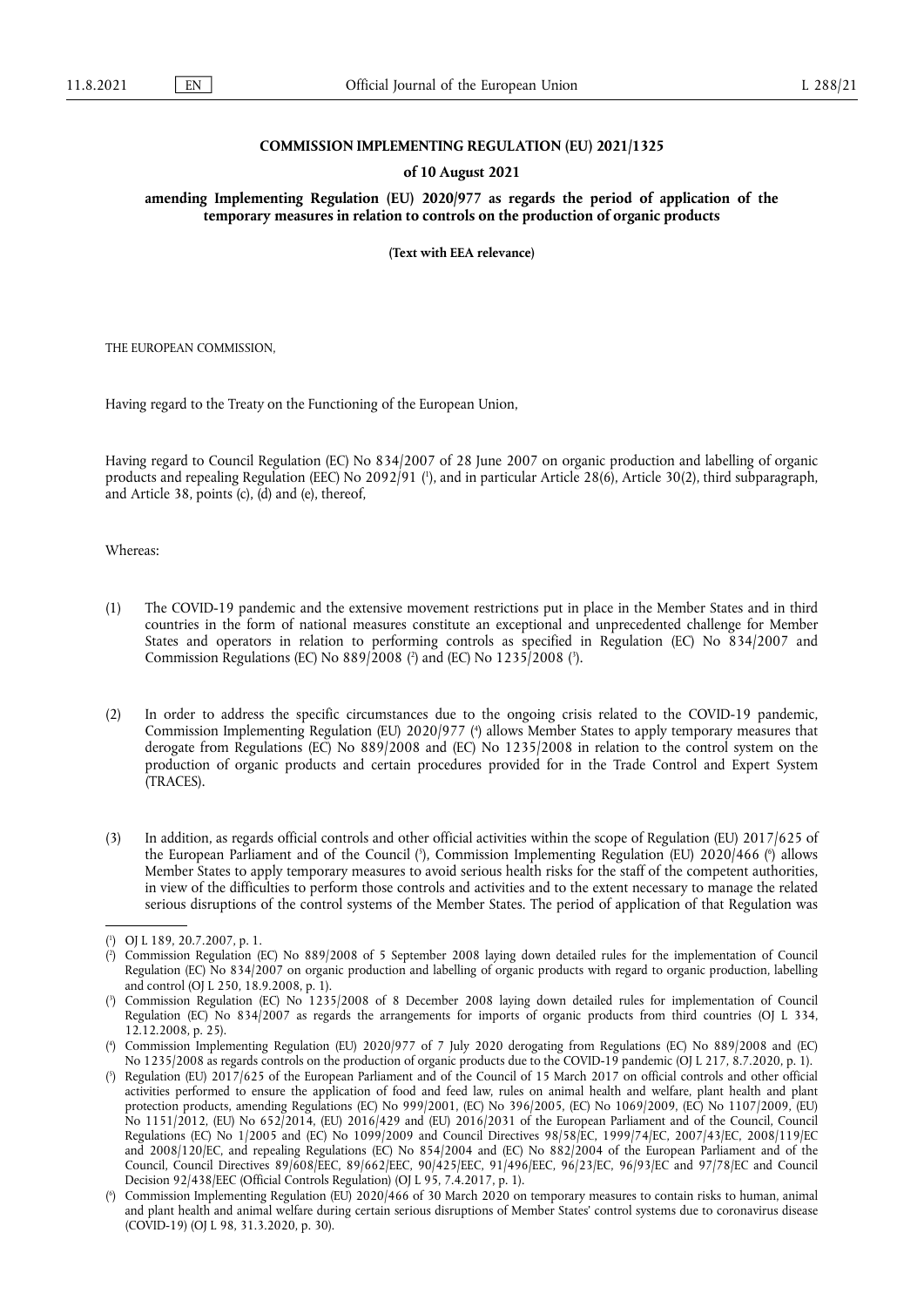<span id="page-1-4"></span><span id="page-1-3"></span>prolonged until 1 July 2021 by Commission Implementing Regulation (EU) 2021/83 ( 7 [\).](#page-1-0) Commission Implementing Regulation [\(](#page-1-1)EU) 2021/772 (<sup>8</sup>) therefore prolonged the period of application of Implementing Regulation (EU) 2020/977 until 1 July 2021.

- (4) Member States have informed the Commission that, in view of the crisis linked to the COVID-19 pandemic, certain serious disruptions in the functioning of their control systems in the organic sector will persist beyond 1 July 2021.
- <span id="page-1-5"></span>(5) Due to the persistence of the crisis and the related disruptions, the period of application of Implementing Regulation (EU) 2020/466 has been prolonged until 1 September 2021 by Commission Implementing Regulation (EU) 2021/984 ( 9 [\).](#page-1-2)
- (6) However, the control system in the organic sector operates on the basis of a calendar year, in particular as regards inspections and sampling. Therefore, it is necessary to apply Implementing Regulation (EU) 2020/977 beyond 1 September 2021 and to extend its period of application until the end of 2021 in order to ensure the correct implementation of the controls.
- (7) Implementing Regulation (EU) 2020/977 should therefore be amended accordingly.
- (8) There is a need not to disrupt the application of the provisions of Implementing Regulation (EU) 2020/977 that is extended by this Regulation. It is therefore appropriate to provide for a retroactive application of this Regulation from 1 July 2021.
- (9) The measures provided for in this Regulation are in accordance with the opinion of the Committee on Organic Production,

HAS ADOPTED THIS REGULATION:

## *Article 1*

Implementing Regulation (EU) 2020/977 is amended as follows:

- (1) in Article 1(7), the date '1 July 2021' is replaced by '31 December 2021';
- (2) in Article 3, second, third, fourth and fifth paragraphs, the date '1 July 2021' is replaced by '31 December 2021'.

## *Article 2*

This Regulation shall enter into force on the day following that of its publication in the *Official Journal of the European Union*.

It shall apply from 1 July 2021.

<span id="page-1-0"></span>[<sup>\(</sup>](#page-1-3) 7 ) Commission Implementing Regulation (EU) 2021/83 of 27 January 2021 amending Implementing Regulation (EU) 2020/466 as regards the performance of official controls and other official activities by specifically authorised natural persons and the period of application of temporary measures (OJ L 29, 28.1.2021, p. 23).

<span id="page-1-1"></span>[<sup>\(</sup>](#page-1-4) 8 ) Commission Implementing Regulation (EU) 2021/772 of 10 May 2021 amending Implementing Regulation (EU) 2020/977 as regards the temporary measures in relation to controls on the production of organic products, in particular the period of application (OJ L 165, 11.5.2021, p. 28).

<span id="page-1-2"></span>[<sup>\(</sup>](#page-1-5) 9 ) Commission Implementing Regulation (EU) 2021/984 of 17 June 2021 amending Implementing Regulation (EU) 2020/466 as regards the period of application of temporary measures (OJ L 216, 18.6.2021, p. 202).